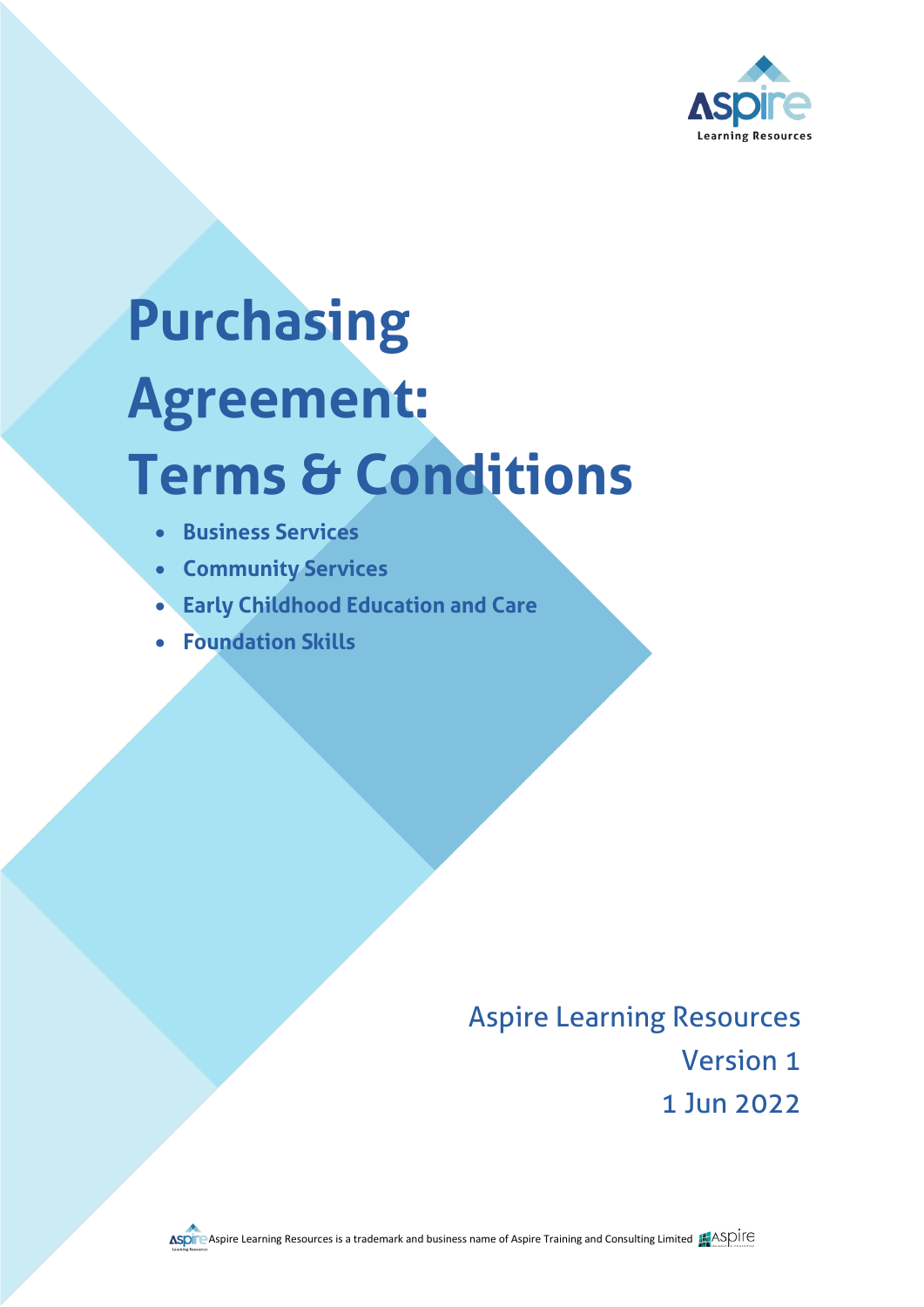

# **Terms and Conditions of Purchasing Agreement**

Qualification Bundle agreement for: **Business Services Community Services Early Childhood Education and Care Foundation Skills**

#### **1. Definitions**

**Agreement** means the agreement constituted by the Order and these Terms and Conditions.

**Aspire** means Aspire Training & Consulting Ltd (ACN 054 306 428) trading as Aspire Learning Resources (ABN 51 054 306 428).

**ASQA** means Australian Skills Quality Authority.

**Fee** means the applicable fee as set out in clause 2 below.

**Intellectual Property Rights** means intellectual property rights of any kind including copyright, future copyright, trademarks, designs, patents, circuit layout rights, moral rights and all other intellectual property rights, whether registered or unregistered and whether registrable or not, anywhere in the world.

**Order** means the order form submitted by you with these Terms and Conditions and accepted by Aspire by supplying the Product.

**Product** means any of Aspire's Learner Guides and//or Assessment Support Packs for the Units of Competency of such of the following qualifications as requested in the Order*:*

**BSB10120 Certificate I in Workplace Skills BSB20120 Certificate II in Workplace Skills BSB30120 Certificate III in Business BSB40120 Certificate IV in Business BSB50120 Diploma of Business BSB60120 Advanced Diploma of Business BSB40520 Certificate IV in Leadership and Management BSB50420 Diploma of Leadership and Management BSB60420 Advanced Diploma of Leadership and Management CHC14015 Certificate I in Active Volunteering CHC24015 Certificate II in Active Volunteering CHC34015 Certificate III in Active Volunteering CHC22015 Certificate II in Community Services CHC32015 Certificate III in Community Services CHC33015 Certificate III in Individual Support CHC42015 Certificate IV in Community Services CHC43015 Certificate IV in Ageing Support CHC43115 Certificate IV in Disability CHC43215 Certificate IV in Alcohol and Other Drugs CHC43315 Certificate IV in Mental Health CHC43415 Certificate IV in Leisure and Health CHC51015 Diploma of Counselling CHC52015 Diploma in Community Services CHC33021 Certificate III in Individual Support CHC33021 Certificate III in Individual Support (Ageing) CHC33021 Certificate III in Individual Support (Disability) CHC42021 Certificate IV in Community Services CHC43021 Certificate IV in Ageing Support CHC43121 Certificate IV in Disability Support**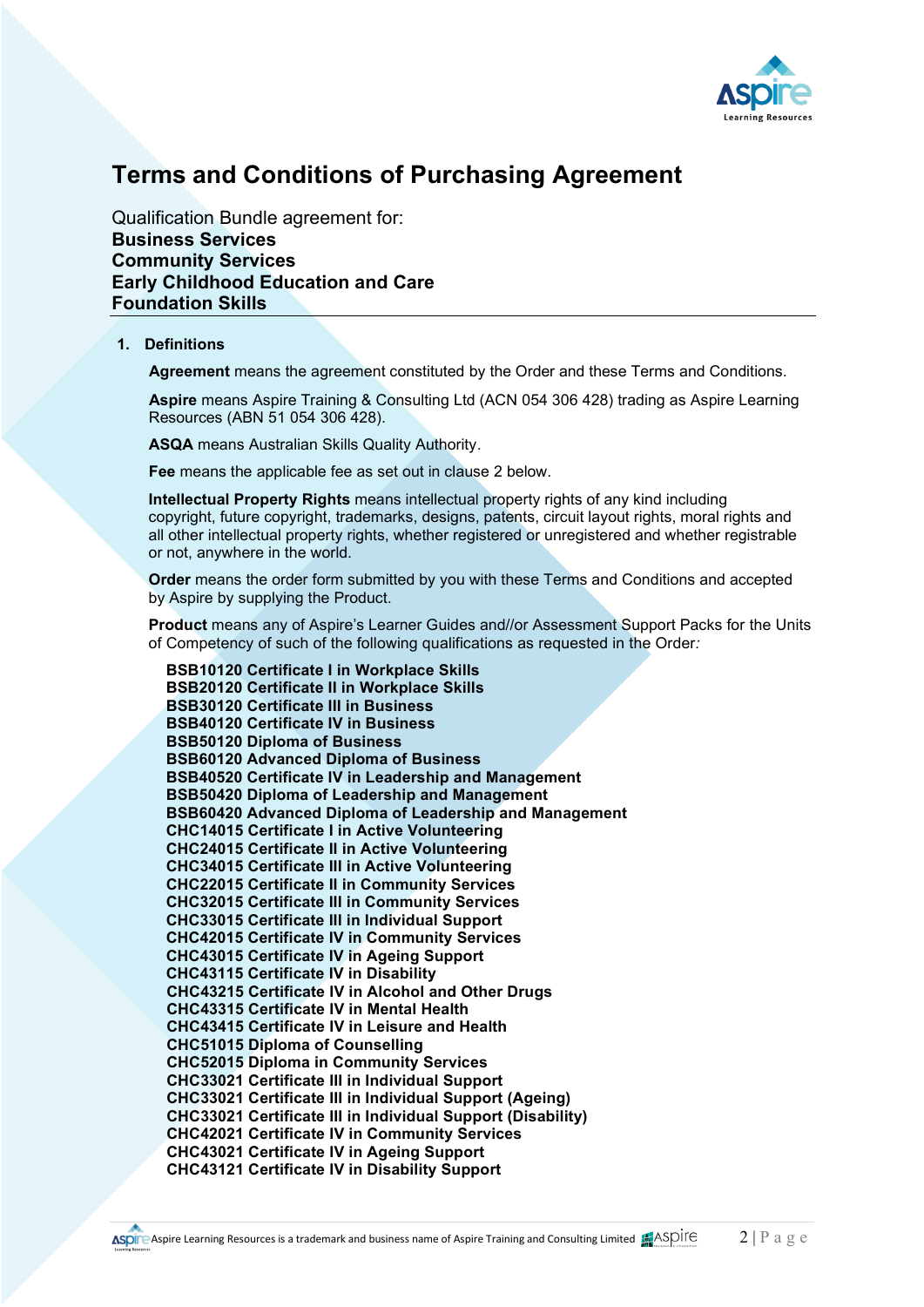

**CHC52021 Diploma of Community Services CHC30121 Certificate III in Early Childhood Education and Care CHC50121 Diploma of Early Childhood Education and Care FSK10219 Certificate I in Skills for Vocational Pathways FSK20119 Certificate II in Skills for Work and Vocational Pathways**

**RTO** means the Registered Training Organisation/s registered by the ASQA or, where required, by a state regulator, to deliver vocational education and training services which is specified by you in the Order.

**SSO** means a Skills Service Organisation.

**UOC** means a Unit of Competency as set out by the relevant SSO.

**you** means the person or entity (purchaser) buying this Product, solely for and in respect of your RTO.

#### **2. Fees and Delivery**

- a) The Fee must be paid in advance of delivery of the Product. Delivery of the Product will be by SharePoint (or other means specified by Aspire) within three (3) business days from receipt of payment in full of the Fee by Aspire.
- b) The Product will be accessible for 14 days.
- c) The Fee is GST inclusive (unless otherwise specified).
- d) The Fee enables you to print unlimited copies of the Product as required for your RTO in accordance with this Agreement.
- e) You are not entitled to a refund of all or any part of the Fee if you change your mind or if any of your related campuses or registered training organisations (other than your purchasing RTO) enters into or has previously entered into an agreement with Aspire for the Product or other products.

## **3. Updates**

- a) Payment of the Fee does not entitle you to maintenance updates, made by Aspire, to the resources included in the Product.
- b) Payment of the Fee does entitle you to updates of the resources included in the Product for up to 24 months from the date of the Order, where the Training Package or UOC are materially updated.
- c) While reasonable efforts will be made to maintain all references included in the Product, from time to time these references become out of date without Aspire's knowledge. Should this occur, you are invited to contact Aspire to request updates. Aspire does not provide any guarantee with regards to the timeframe in which the Product will be updated.

### **4. Agreement**

**4.1.** 

- a) This Agreement commences on the date of purchase of the Product.
- b) This Agreement and your rights to use the Product will cease immediately upon written notice from Aspire if you breach any provision of this Agreement, and, if the breach is capable of remedy, you fail to so remedy it within 7 days written notice from Aspire.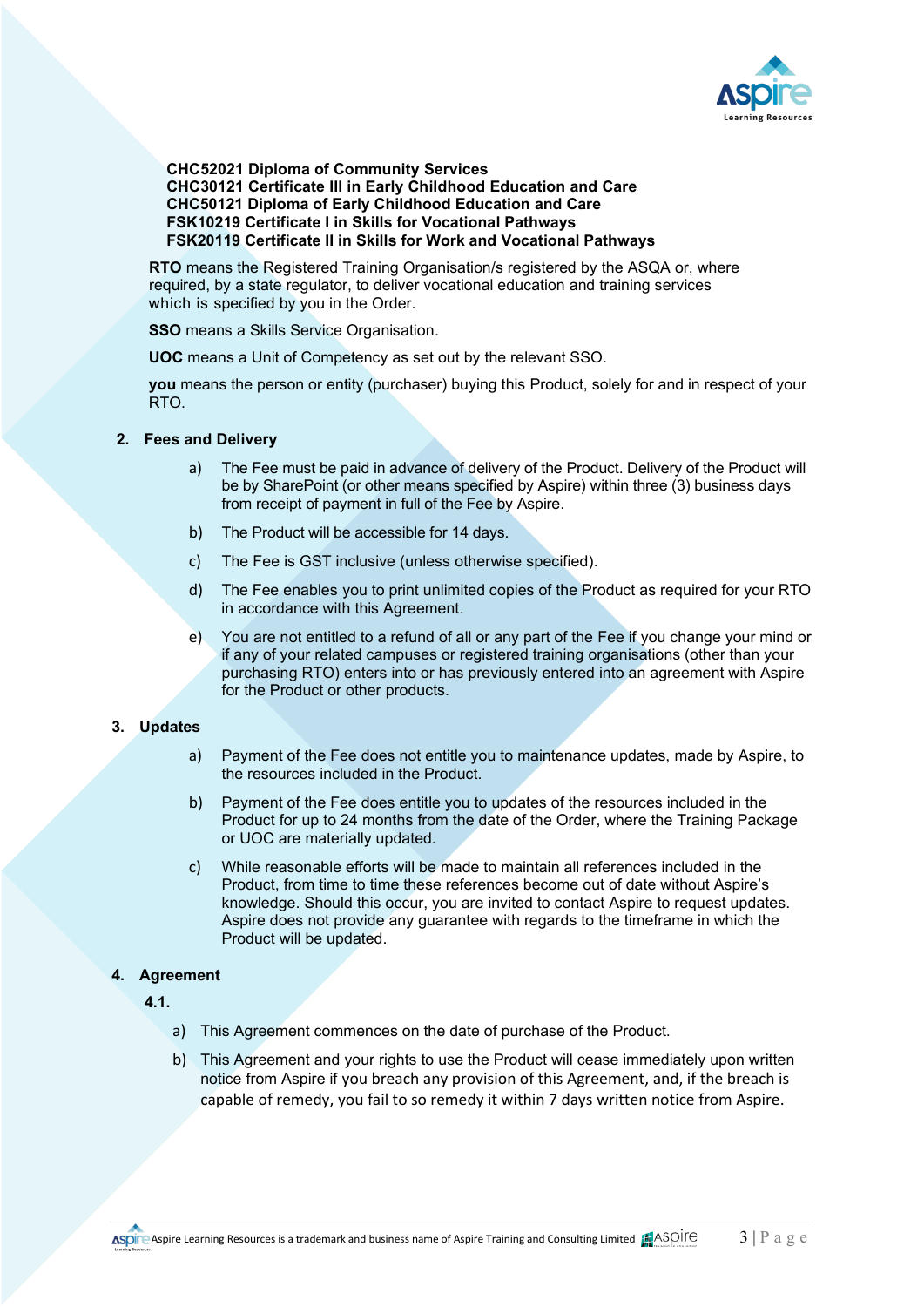

- c) Upon termination or expiration of the Agreement, for whatever reason, you agree to cease using the Product and:
	- i) to immediately destroy the Product and all copies thereof;<br>ii) to immediately delete from your computer or network all are
	- to immediately delete from your computer or network all application files created by the software component of the Product; and
	- iii) that you are not entitled to a refund of any part of the Fee.
- **4.2.** In consideration of you paying Aspire the applicable Fee, Aspire grants you a non-exclusive, non-transferable, single site licence to:
	- a) use the Product (for which the applicable Fee is paid) for your RTO in accordance with this Agreement;
	- b) at your risk, customise, contextualise, brand and//or adapt the Assessment Support Packs of the Product to meet the requirements of your registered students (but always retaining Aspire branding and copyright notices);
	- c) install any software component of the Product in accordance with this Agreement; and
	- d) make the Product available to the registered students of your RTO solely for educational and training purposes in accordance with this Agreement.
- **4.3.** The software component of the Product may be installed on your site server (or your active external cloud-based server) and made accessible to the registered students of your RTO through your local area network. Aspire reserves the right to determine what circumstances or situations constitute a single site.
- **4.4.** The Agreement entitles you to print hard copies of the Product to use in accordance with these terms and conditions. As stated in clause 4.2b, you are permitted to customise, contextualise, brand and/or adapt the Assessment Support Packs of the Product for your registered students as provided for in this Agreement.
- **4.5.** Other than as expressly provided in this Agreement (see clauses 2d, 4.2b and 4.4) you must not:
	- a) copy, reproduce (including via electronics or print), translate, adapt, vary, modify or in any way alter the Product and provide copies of the Product to organisations or individuals who are not party to this Agreement. Examples of Product customisation or adaptation that sit outside the terms of this Agreement include reproducing the Product and providing a copy to an individual at another registered training organisation and/or translating and reproducing the Product for a registered training organisation not party to this Agreement;
	- b) reverse assemble or reverse compile or directly or indirectly allow or cause a third party to reverse assemble or reverse compile in whole or in part the Product;
	- c) print or distribute (except as above), rent, lease, sell, re-sell, charge, sub-license, assign, transfer, lend or otherwise deal with the Product;
	- d) transmit or reproduce the Product in any electronic, recorded or mechanical form; or
	- e) use the Product for any registered training organisation or other organisation except for your RTO and its registered students (except pursuant to and in accordance with another fully paid purchase from Aspire).
- **4.6.** It is your responsibility to:
	- a) provide all hardware and software (other than the software component of the Product) required to use the Product;
	- b) install the Product;
	- c) train or supervise your personnel in relation to the use of the Product;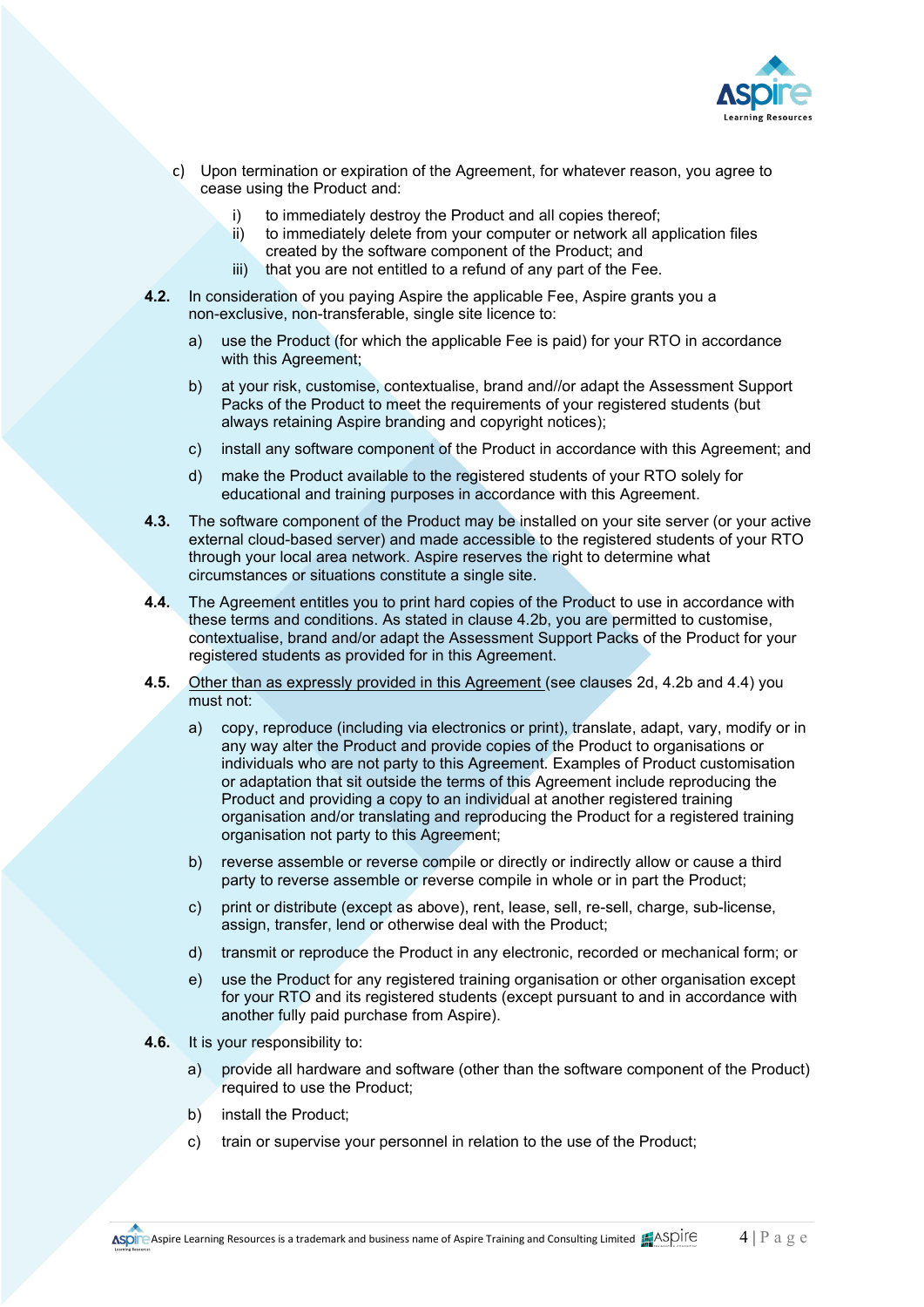

- d) install and maintain legitimate virus protection software and you acknowledge that Aspire will not be responsible for any damage or loss caused by any virus;
- e) protect the Product and the Intellectual Property Rights therein from misuse;
- f) pay all charges (if any) incurred by you in the use of the Product;
- g) ensure that only your employees and registered students of your RTO use the Product and are aware of and comply with the terms of this Agreement; and
- h) in the event that you change your operating system, ensure that the Product will run on the new system (as Aspire bears no responsibility for software that no longer works after an operations systems change).
- **4.7.** You accept and acknowledge that:
	- a) Aspire owns all Intellectual Property Rights in the Product;
	- b) the Product is protected by copyright;
	- c) the Product may not be copied except in accordance with the Agreement;
	- d) the Product may not be customised, contextualised or adapted except in accordance with clause 4.2b;
	- e) you are fully responsible for and indemnify and will keep Aspire indemnified for the consequences of any such customisation, contextualisation or adaption;
	- f) any such customisation, contextualisation or adaption does not affect or diminish Aspire's Intellectual Property Rights in the Product (whether before or as a result of such changes);
	- g) this Agreement does not transfer the title or ownership of any Intellectual Property Rights in the Product to you; and
	- h) this Agreement does not grant you any rights in connection with any registered or unregistered trade marks of Aspire.
- **4.8.** This Agreement is governed by and construed in accordance with the laws of the State of Victoria, Australia and the parties irrevocably submit to the exclusive jurisdiction of the Courts of or in Victoria and courts of appeal therefrom.
- **4.9.** The information contained in the Product is provided on the understanding that it neither represents nor is it intended to be advice or that Aspire or the author is engaged in rendering legal or professional advice. While diligence has been taken in its preparation, no person should act specifically on the basis of such information. If expert assistance is required, competent professional advice should be sought.
- **4.10.** Aspire will replace any defective files by which the Product is supplied at no charge to you, provided you raise any concerns within 10 days of receipt by you. However, Aspire will be under no obligation to replace any files if, in Aspire's absolute opinion, the defect is caused by failure to comply with this Agreement, accident, abuse or misapplication, or has resulted from abnormal conditions of use.
- **4.11.** Aspire does not warrant that the Product:
	- a) is or will be complete or free from all errors and you acknowledge that the existence of any such error does not constitute a breach of this Agreement;
	- b) is fit for any purpose, whether or not that purpose has been advised to Aspire; or
	- c) is suitable for you, your RTO or your students.
- **4.12.** Other than as contained herein, and to the extent permitted by law, all express or implied warranties in respect of the Product are hereby excluded. In the event that any statute implies terms into the Agreement that cannot be excluded, such terms will apply to the Agreement but the liability of Aspire for breach of any such implied term will be limited, at the option of Aspire to any one or more of the following:

Aspire Aspire Learning Resources is a trademark and business name of Aspire Training and Consulting Limited  $\frac{d}{dx}$ ASDITE 5 | Page